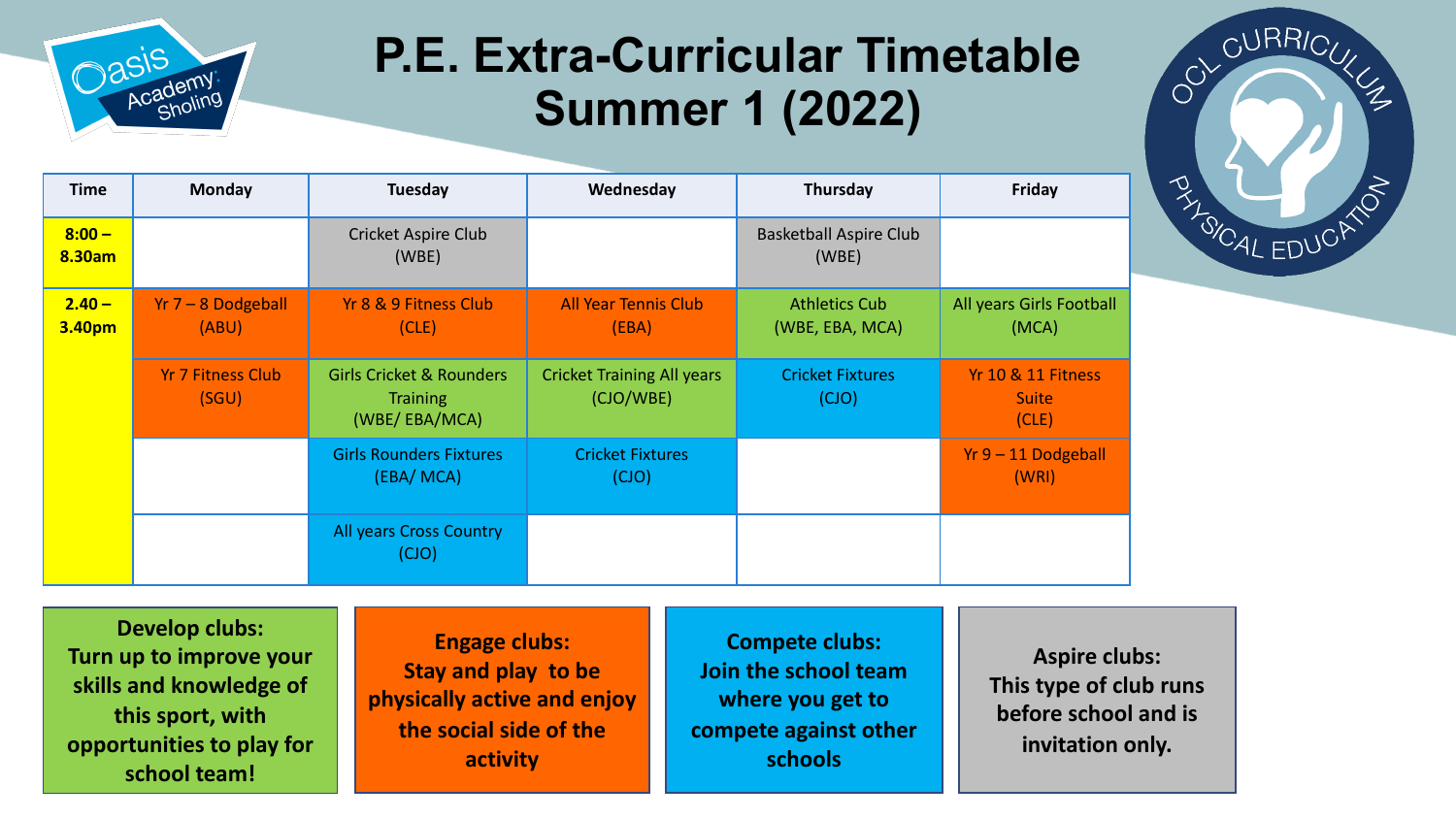

## Club categories explained further…

| <b>Engage</b>  | These clubs are predominately focused on stay and play to<br>be physically active and enjoy the social side of the<br>activity. Attend this club if you just wish to play and have<br>fun.                       |
|----------------|------------------------------------------------------------------------------------------------------------------------------------------------------------------------------------------------------------------|
| <b>Develop</b> | These clubs are predominately focused on developing skills<br>and techniques in a fun environment. Attend these clubs if<br>you enjoy the sport and would like to improve on your<br>ability to play this sport. |
| <b>Compete</b> | For these clubs you will need to join the school team<br>where you get to compete against other schools. Attend<br>this club if you are competitive, and would like to<br>represent the school.                  |